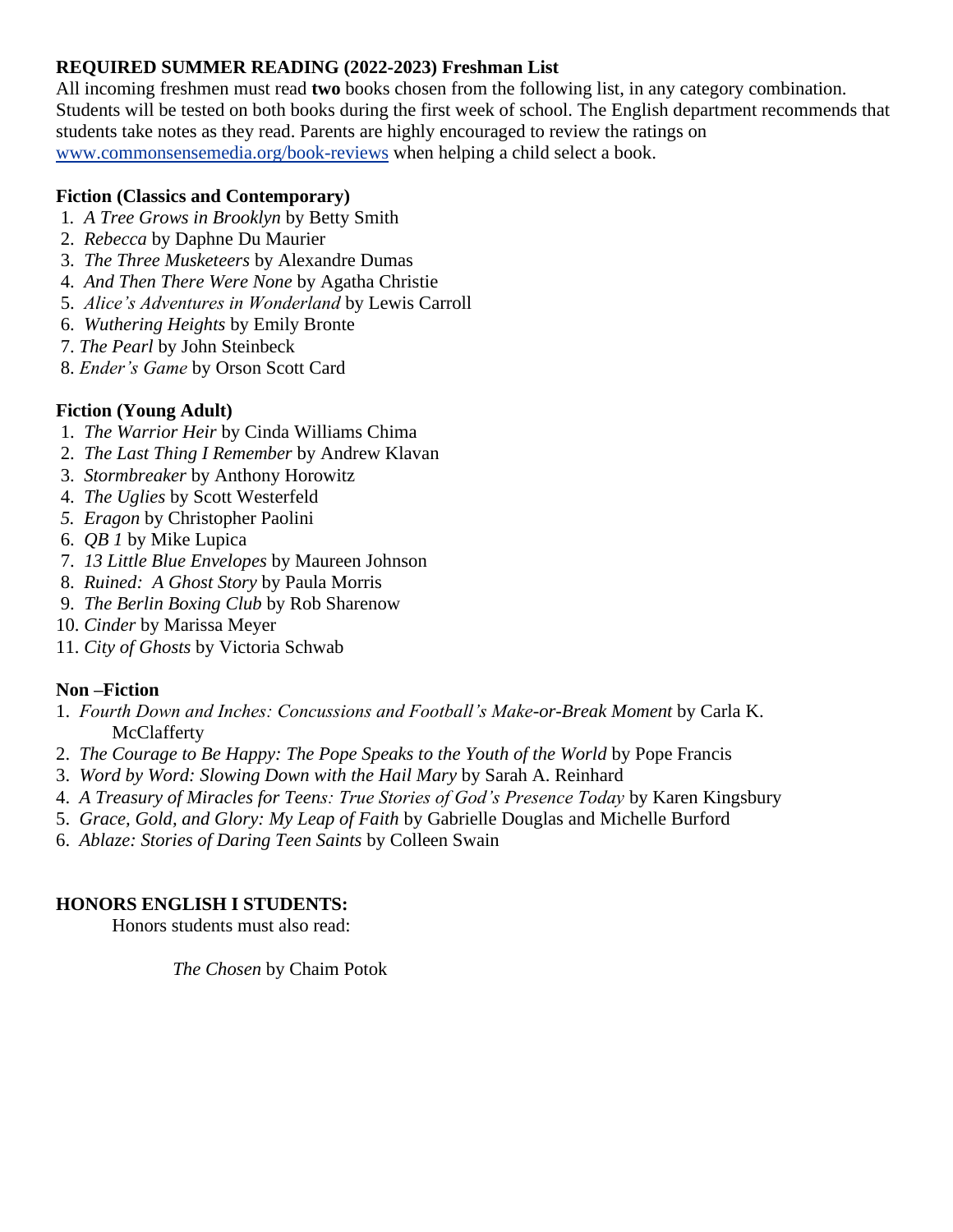### **REQUIRED SUMMER READING (2022-2023) Sophomore List**

All incoming sophomores must read two books chosen from the following lists. The books may be two fiction books, two non-fiction books, or one of each. Students will be tested on both books during the first week of school. The English department recommends that students take notes as they read. Parents are highly encouraged to review the ratings on [www.commonsensemedia.org/book-reviews](http://www.commonsensemedia.org/book-reviews) when helping a child select a book.

#### **Fiction (Classics and Contemporary)**

| 1. The Five People You Meet in Heaven by Mitch Albom                     | (Overdrive)                |
|--------------------------------------------------------------------------|----------------------------|
| 2. Kidnapped by Robert Louis Stevenson                                   | (Overdrive)                |
| 3. The Killer Angels by Michael Shaara                                   | (Overdrive)                |
| 4. A Lesson before Dying by Ernest Gaines                                | (Overdrive)                |
| 5. Murder on the Orient Express by Agatha Christie                       | (Overdrive)<br>(Overdrive) |
| 6. The Lord of the Rings: The Fellowship of the Ring by J. R. R. Tolkien |                            |
| 7. Frankenstein by Mary Shelley                                          | (Overdrive)                |
| 8. Don Quixote by Miguel de Cervantes                                    | (Overdrive)                |
| <b>Fiction (Young Adult)</b>                                             |                            |
| 1. Maximum Ride by James Patterson                                       | (Overdrive)                |
| 2. Orleans by Sherri L. Smith                                            | (Overdrive)                |
| 3. Variant by Robison Wells                                              | (Overdrive)                |
| 4. Steelheart by Brandon Sanderson                                       | (Overdrive)                |
| 5. Matched by Allyson B. Condie                                          | (Overdrive)                |
| 6. Bridge of Souls by Victoria Schwab                                    |                            |
| 7. Batman: Nightwalker by Marie Lu                                       | (Overdrive)                |
| 8. Backlash by Sarah Littman                                             | (Overdrive)                |
| 9. Riders by Veronica Rossi                                              | (Overdrive)                |
| 10. True Legend by Mike Lupica                                           | (Overdrive)                |
| 11. VIII by H. M. Castor                                                 | (Overdrive)                |
| 12. Ink and Ashes by Valynne Maetani                                     |                            |
| <b>Non-fiction</b>                                                       |                            |
| 1. Throw Like a Girl: How to Dream Big and Believe in Yourself           |                            |
|                                                                          | $\sim$ $\sim$ $\sim$       |

- by Jennie Finch (Overdrive) 2. *I Am Malala: The Girl Who Stood Up for Education and Was Shot by the Taliban*  **by Malala Yousafzai** (Overdrive) *COVERSITY COVERSITY COVERSITY COVERSITY COVERSITY COVERSITY COVERSITY COVERSITY COVERSITY COVERSITY COVERSITY COVERSITY COVERSITY COVE* 3. *Chasing Space: An Astronaut's Story* by Leland Melvin (Overdrive) 4. *Make Your Bed* by William McRaven (Overdrive) 5. *A Time to Break Silence: The Essential Works of Martin Luther King, Jr. for Students*
	- by Martin Luther King, Jr. (Overdrive)

#### **HONORS ENGLISH II STUDENTS:**

Honors English II students must also read:

*Fahrenheit 451* by Ray Bradbury (Overdrive)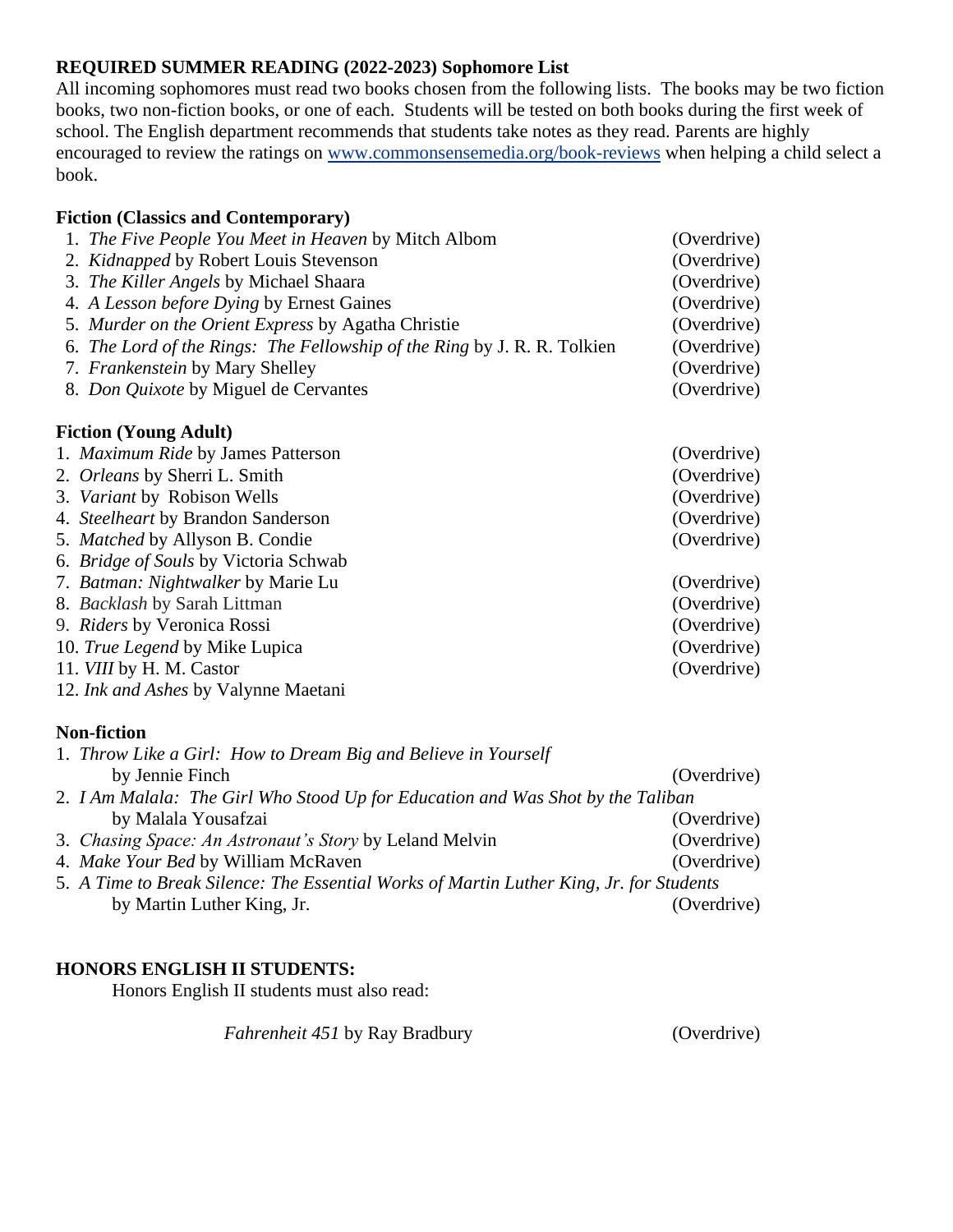### **REQUIRED SUMMER READING (2022-2023) Junior List**

All incoming juniors must read two books chosen from the following lists. The books may be two fiction books, two non-fiction books, or one of each. Students will be tested on both books during the first week of school. The English department recommends that students take notes as they read. Parents are highly encouraged to review the ratings on [www.commonsensemedia.org/book-reviews](http://www.commonsensemedia.org/book-reviews) when helping a child select a book.

| <b>Fiction (Classics and Contemporary)</b>                                              |             |  |  |
|-----------------------------------------------------------------------------------------|-------------|--|--|
| 1. A Farewell to Arms by Ernest Hemingway                                               | (Overdrive) |  |  |
| 2. <i>The Bell Jar by Sylvia Plath</i>                                                  | (Overdrive) |  |  |
| 3. The Count of Monte Cristo by Alexandre Dumas                                         | (Overdrive) |  |  |
| 4. For One More Day by Mitch Albom                                                      | (Overdrive) |  |  |
| 5. <i>Invisible Man</i> by Ralph Ellison                                                | (Overdrive) |  |  |
| 6. Battlefield Earth by L. Ron Hubbard                                                  | (Overdrive) |  |  |
|                                                                                         |             |  |  |
| <b>Fiction (Young Adult)</b>                                                            |             |  |  |
| 1. <i>Rules of Survival</i> by Nancy Werlin                                             | (Overdrive) |  |  |
| 2. The Naturals by Jennifer Lynn Barnes                                                 | (Overdrive) |  |  |
| 3. Nearly Gone by Elle Cosimano                                                         | (Overdrive) |  |  |
| 4. We Were Liars by E. Lockhart                                                         | (Overdrive) |  |  |
| 5. <i>The Running Dream</i> by Wendelin Van Draanen                                     | (Overdrive) |  |  |
| 6. Any of the Unwind series by Neal Shusterman (Unwind, UnWholly, UnSouled) (Overdrive) |             |  |  |
| 7. Red Queen by Victoria Aveyard                                                        | (Overdrive) |  |  |
| 8. Wonder Woman by Leigh Bardugo                                                        | (Overdrive) |  |  |

**Non-fiction**

| 1. Left for Dead: A Young Man's Search for Justice for the USS Indianapolis                  |             |
|----------------------------------------------------------------------------------------------|-------------|
| by Peter Nelson                                                                              | (Overdrive) |
| 2. The Other Side of Beauty by Leah Darrow                                                   | (Overdrive) |
| 3. Coming Back Stronger: Unleashing the Power of Adversity by Drew Brees                     | (Overdrive) |
| 4. Left to Tell: Discovering God Amidst the Rwandan Holocaust                                |             |
| by Immaculee Ilibagiza                                                                       | (Overdrive) |
| 5. The Water Will Come by Jeff Goodell                                                       | (Overdrive) |
| 6. Ashley's War: The Untold Story of a Team of Women Soldiers on the Special Ops Battlefield |             |
| by Gayle Tzemach Lemmon                                                                      | (Overdrive) |

9. *Scythe* by Neal Schusterman (Overdrive)

#### **ADVANCED PLACEMENT ENGLISH III STUDENTS:**

Students enrolled in AP English III must also read:

*The Great Gatsby* by F. Scott Fitzgerald